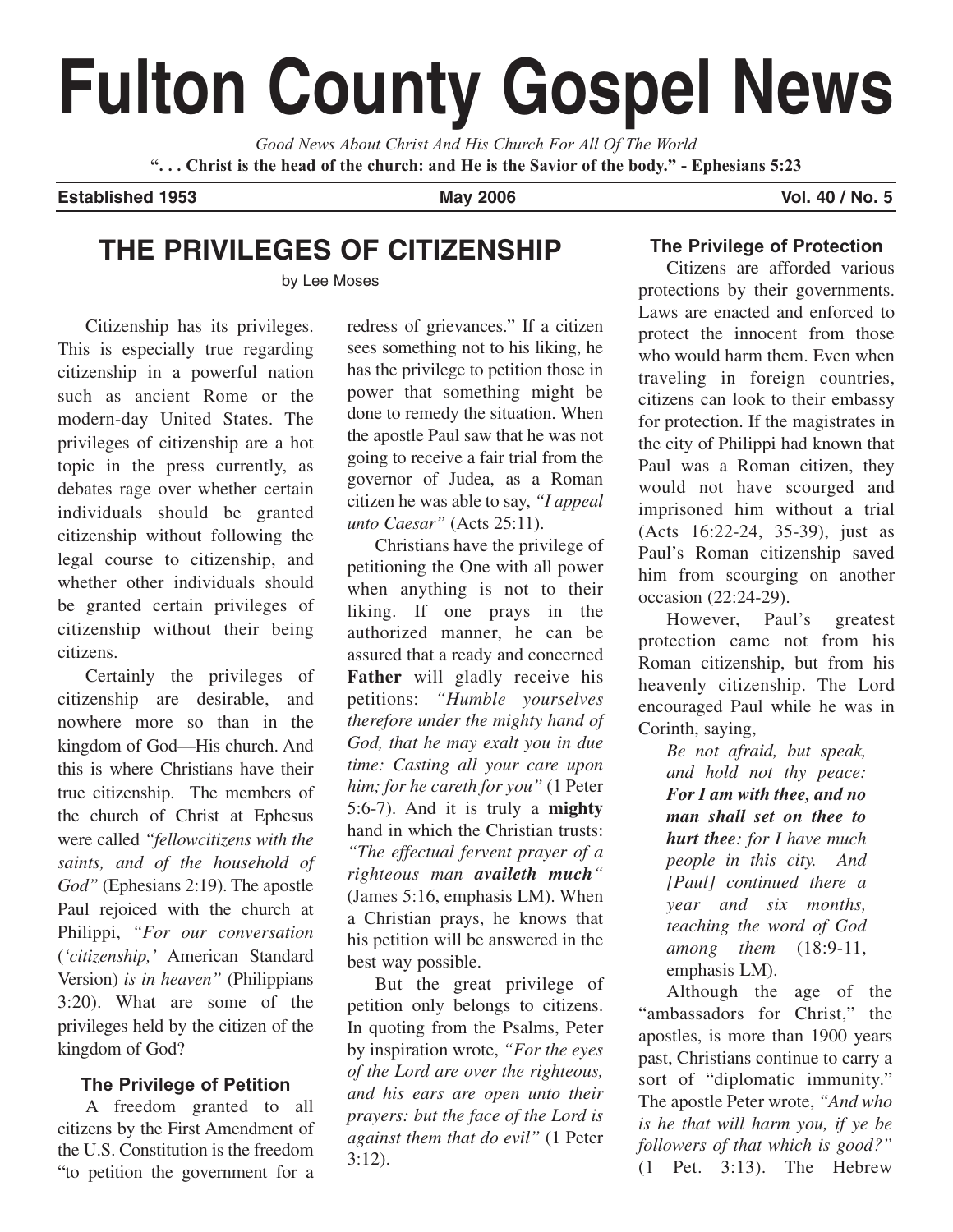#### **FULTON COUNTY GOSPEL NEWS** USPS Publication #211780

. . . is a Periodical publication issued monthly by the Church of Christ at Third and Bethel (P.O. Box 251), Mammoth Spring, AR 72554-0251. **POSTMASTER: Please mail all changes of address to the above address.**

**FCGN** is mailed free of charge to any who care to receive it. We will be happy to add any names to the regular mailing list. If you send in a name we must have a complete address, including number and street name, or R.R. or HCR number, plus box number, or a P.O. Box number and the **NINE DIGIT ZIP CODE**. This paper is supported by voluntary contributions for which we are grateful. Financial information will be furnished upon request. **Mail all address corrections or manuscripts to:**

#### **FULTON COUNTY GOSPEL NEWS** P.O. Box 251

Mammoth Spring, AR 72554

| Lee Moses $\dots\dots\dots\dots\dots\dots$ . EDITOR              |  |
|------------------------------------------------------------------|--|
| E-Mail $\ldots \ldots \ldots \ldots$ cocfcgn@centurytel.net      |  |
| Website www.fultoncountygospelnews.org<br>Hosted by TheBible.net |  |

#### *continued from page 1*

Christians were reminded, *". . . [God] hath said, I will never leave thee, nor forsake thee. So that we may boldly say, The Lord is my helper, and I will not fear what man shall do unto me"* (Heb. 13:5- 6). The heavenly citizen's protection exceeds that of any earthly citizenship; not only because His Protector's reign extends over all nations (Psalm 47:8), but also because his protection extends beyond this life. As the Spirit tells the churches, *"He that overcometh shall not be hurt of the second death"* (Revelation 2:11).

## **The Privilege of Participation**

When a person becomes a citizen of a nation, he is entitled to work and live freely in that nation. He may vote and hold public office. He may participate in many benefits that he previously could not. Perhaps as significant as any is

the sense of belonging, as he now shares a common identity and common goals with his fellowcitizens.

Before the Christians at Ephesus obeyed the Gospel it could be said of them, *"That at that time ye were without Christ, being aliens from the commonwealth of Israel, and strangers from the covenants of promise, having no hope, and without God in the world"* (Eph. 2:12). But following their obedience to Christ's Gospel of grace it was said, *"Now therefore ye are no more strangers and foreigners, but fellowcitizens with the saints, and of the household of God"* (verse 19, emphasis LM).

All Christians share a common identity and common goals. They are all members of one body, the church (4:4; 1:22-23). While different members may serve in different capacities, all work together toward common goals (4:16; 1 Corinthians 12:12-27): to seek and to save the lost (Matthew 28:18-20; compare with Luke 19:10), to build up the church (Galatians 6:1-2; 1 Thessalonians 5:11), to defend the truth (Philippians 1:7; 2 Timothy 2:25- 26; Titus 1:9-11; Jude 3), and to glorify God (Matt. 5:16; 1 Cor. 10:31; Eph. 3:21).

There is no "dual spiritual citizenship." When Paul speaks of Christians' citizenship in heaven, it is in contrast with those *"who mind earthly things"* (Phil. 3:19-20). If one's citizenship is in the world, he cannot be a citizen of heaven (James 4:4; 1 John 2:15). If one does not *"abide in the doctrine of Christ"*; that is, in the teachings of the New Testament, he does not have God, and cannot enjoy participating in His kingdom (2

John 9; compare with 1 John 1:3, 7). Likewise, a citizen of heaven cannot participate in the works of the citizens of the world (2 Corinthians 6:14-7:1; Ephesians 5:3-11).

#### **The Privilege of Pardon**

Some U.S. lawmakers are currently considering the possibility of granting amnesty to those who have immigrated illegally to this country and have subsequently remained more than five years. Even should this measure pass, the beneficiaries of it would still be required to pay a penalty and move to the rear of the line to apply for citizenship.

There are no illegal means of "immigrating" into the kingdom of God. All who would enter must be born spiritually into it (John 3:3, 5; 1 Peter 1:23). However, all its citizens were once spiritually dead, standing condemned by its King (Romans 3:23; 1 John 1:10). Yet they were all able to receive instant citizenship and full pardon, with the penalty already paid for them (Isaiah 53:4-5; Rom. 8:1; Colossians 2:13; Heb. 8:12; 9:12; 1 John 2:12). As the apostle Peter said to the condemned on the day the kingdom was established, *"Repent, and be baptized every one of you in the name of Jesus Christ for the remission* ('forgiveness or pardon, of sins [letting them go as if they had never been committed], remission of the penalty'1) *of sins, and ye shall receive the gift of the Holy Ghost"* (Acts 2:38). And as the hearers complied with Peter's command to repent and be baptized, the Lord Himself added them to His church, just as He does today (verses 41, 47). And there are no "secondclass" citizens in the kingdom of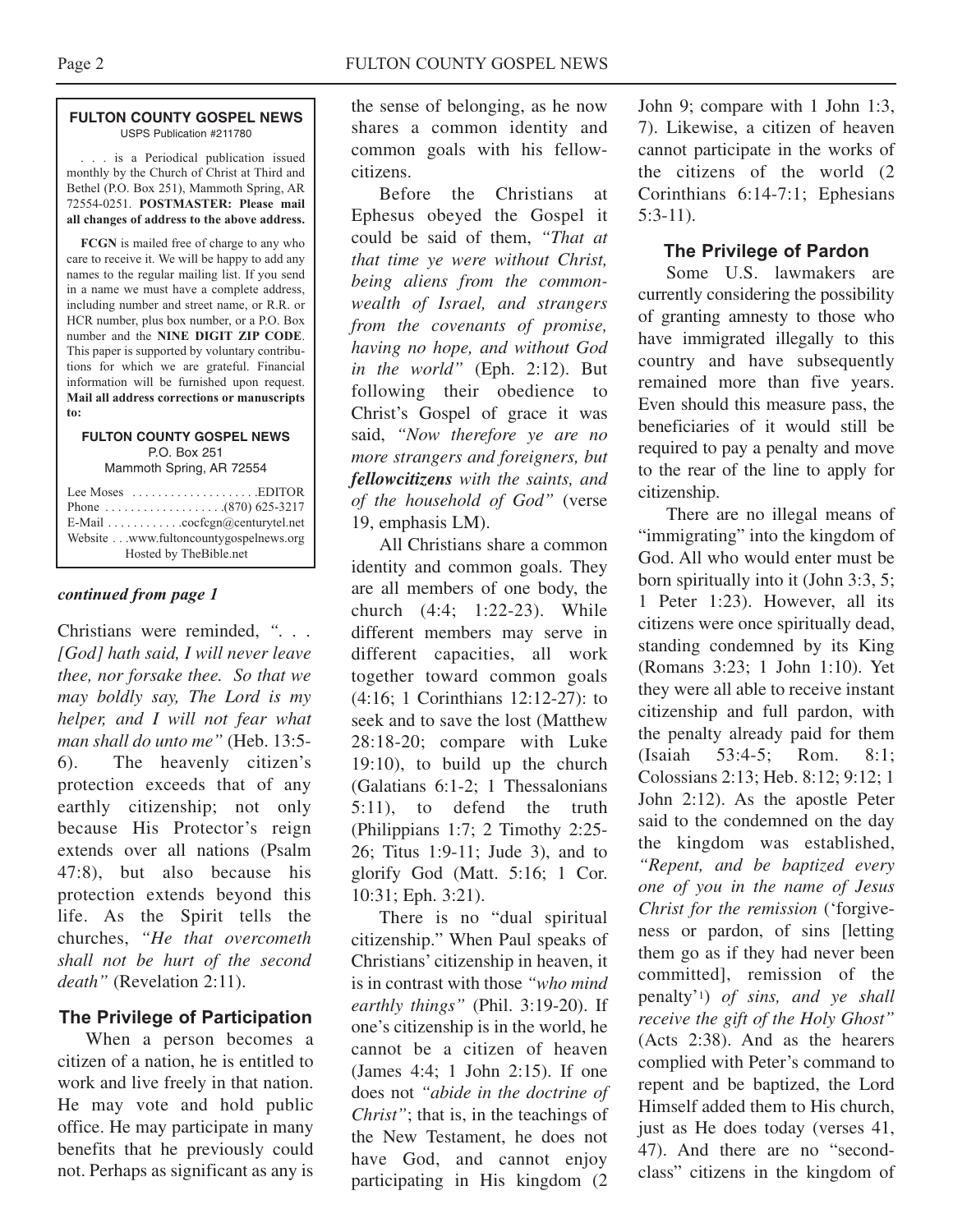God (Matt. 5:13-14; 20:1-16; 1 Pet. 2:9-10).

#### **The Privilege of Promise**

When one becomes a citizen of a prosperous nation, he should realize that there are no promises given that he will become prosperous himself. He hopes that an opportunity will come his way, and that he will be able to capitalize on that opportunity.

However, when one becomes a citizen of the kingdom of God, he has sure promises.

> *For our conversation is in heaven; from whence also we look for the Saviour, the Lord Jesus Christ: Who shall change our vile body, that it may be fashioned like unto his glorious body, according to the working whereby he is able even to subdue all things unto himself* (Phil. 3:20-21).

The citizen of the kingdom of God knows that he has the favor of the King of kings, that his earthly body will be exchanged for a glorified body, and that he has an eternal hope in heaven. Contrast this with citizens of the world, who are *"the enemies of the cross of Christ: Whose end is destruction, whose God is their belly, and whose glory is in their shame, who mind earthly things"* (verses 18-19).

Christians truly have been born again *"unto a lively hope by the resurrection of Jesus Christ from the dead, To an inheritance incorruptible, and undefiled, and that fadeth not away, reserved in heaven for you"* (1 Peter 1:3-4). While they live on earth, they live *"In hope of eternal life, which God, that cannot lie, promised before the world began"* (Titus 1:2).

#### **Conclusion**

Citizenship in the kingdom of heaven is the greatest citizenship one can have in the world. It holds unmatched privileges of petition, protection, participation, pardon, and promise. Every citizen should remain constantly thankful for those privileges, and determine to live as an exemplary citizen, honorably representing the great kingdom of which he is a citizen. And every person who remains a citizen of the world should truly examine himself, considering whether the fleeting pleasures of his earthly citizenship are worth forsaking the eternal privileges of heavenly citizenship.

1 Joseph H. Thayer, **Thayer's Greek Definitions**, E-Sword.

# **THE GOSPEL OF JUDAS**

by Gary W. Summers

On Paul Harvey's Friday broadcast, April  $7<sup>th</sup>$ , came the following news item:

*National Geographic* has located an ancient manuscript in the Egyptian desert. It's written on papyrus. It has authenticated itself with carbon dating. It has been translated by Biblical scholars. And unlike the other four gospels, this one indicates that Judas betrayed Jesus at Jesus' request—hear this carefully, that Judas helped Jesus get rid of His physical flesh and liberate His spiritual self.

This announcement is not nearly so damaging as it sounds—in fact, it is not damaging at all. What makes this "news" item sound even remotely interesting is our modernday ignorance of church history and writings. Most of us are unaware of how many "gospels" were actually written. There was the Gospel according to Thomas, the Gospel of Nicodemus, the Gospel of the Nazarenes, and others listed below. The *Cyclopedia of Biblical, Theological and Ecclesiastical Literature* was first published from 1867-1887. The Gospel of Judas was mentioned by them:

> Of the gospels no longer extant, we know little more than that they once existed. We read in Irenaeus, Epiphanius, Origen, Eusebius, and other ecclesiastical writers of the Gospels of Eve or of Perfection, of Barnabas (ancient and modern), of Bartholomew, of Basilides, of Hesychius, of *Judas Iscariot*, of the Valentinians, of Apollos, of Cerinthus, of the Twelve Apostles, and several others (3:940) (emphasis gws).

Many of these were known but rejected and perhaps lost because they were fabrications—counterfeits considered unworthy of any merit. That someone found a manuscript of a lost, bogus book might be news, but it is not news that the writing existed. Before anyone makes another stupefying find, there are plenty of other works that were written. Philip Schaff, in his monumental work *History of the Christian Church,*